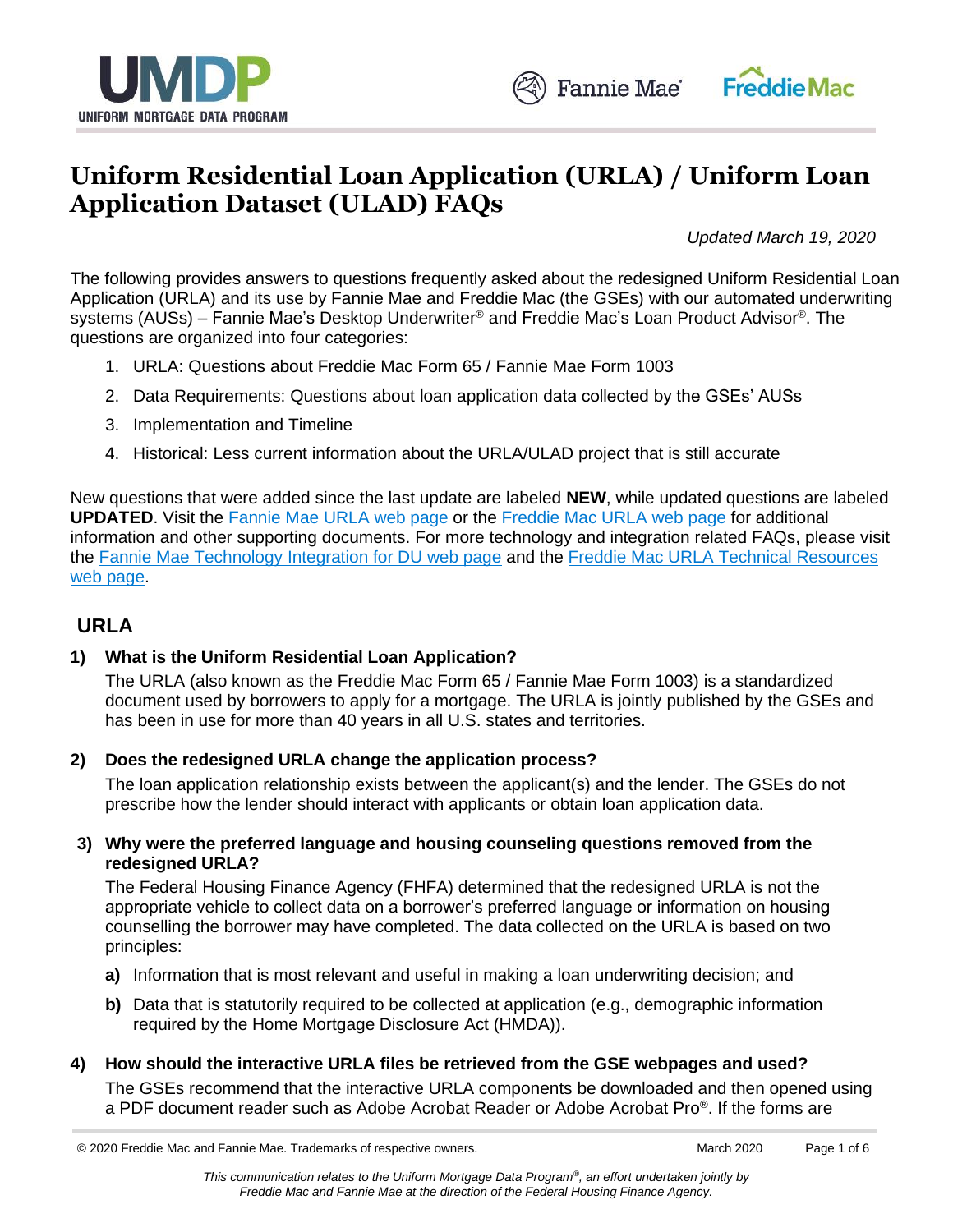opened within a web browser, the fillable PDF fields may lose some functionality and as a result, not perform as designed. The redesigned URLA was created using Adobe Acrobat 7 Pro, which was released in 2005. Updated versions of Adobe Acrobat software should be compatible with the redesigned URLA.

#### **5) What should I be doing now to prepare for the redesigned URLA?**

On January 29, 2020, the GSEs published the updated version of the redesigned URLA reflecting all the changes to content, appearance, and functionality. In addition, the GSEs published the following updated supporting documents on their URLA webpages:

- Rendering guidance addressing the updated interactive URLA components' appearance and functionality; and
- Instructions for completing new URLA form fields and clarifying existing usage.

The following are some general steps that will help you prepare:

- Download and review the final updated Interactive (Model) URLA forms.
- Identify any data on the updated redesigned URLA that you do not currently collect and develop a plan to obtain that data.
- Review updated rendering guidance with your document preparation provider or GUI development teams.
- Review updated instructions with front office staff to be sure the intention of each form field is well-understood.
- Regularly check each GSE's URLA webpages for additional updates to supporting documents.

## **Data Requirements**

#### **6) NEW Are lenders required to implement the new SOFR ARM indexes prior to the November 1, 2020 mandate?**

No, Lenders are *not required* to implement these AUS specification changes but should consider their individual needs. In order to remain focused on their URLA/ULAD implementations, some lenders may choose to add the new enumerations after the November 1, 2020 mandated implementation date for the new URLA.

## **7) What are the automated underwriting system specifications (AUS Specs)?**

The AUS Specs define the requirements that must be used to create the loan application submission files for each GSE's AUS. Each GSE published updated data specifications for their AUSs using the Mortgage Industry Standards Maintenance Organization<sup>®</sup> Version 3.4 (MISMO® v3.4) Reference Model. The updated AUS specification for Fannie Mae is [DU](https://www.fanniemae.com/content/technology_requirements/ulad-du-specification.xlsx)  [Specification MISMO V3.4](https://www.fanniemae.com/content/technology_requirements/ulad-du-specification.xlsx) (DU Spec) and for Freddie Mac [Loan Product Advisor v.5.0.06](https://sf.freddiemac.com/content/_assets/resources/zip/loan_product_advisor_v5.0.06_request-requirements.zip) (LPA Spec). These new specifications replace the legacy specifications which were based on MISMO 2.X or a flat file.

## **8) What is the Uniform Loan Application Dataset Mapping Document?**

The ULAD Mapping Document, created jointly by the GSEs, contains a cross reference between all the form fields in the redesigned URLA to the MISMO<sup>®</sup> v3.4 data dictionary. The ULAD Mapping Document is not an AUS data file specification.

<sup>© 2020</sup> Fannie Mae and Freddie Mac. Trademarks of respective owners. Machana March 2020 Page 2 of 6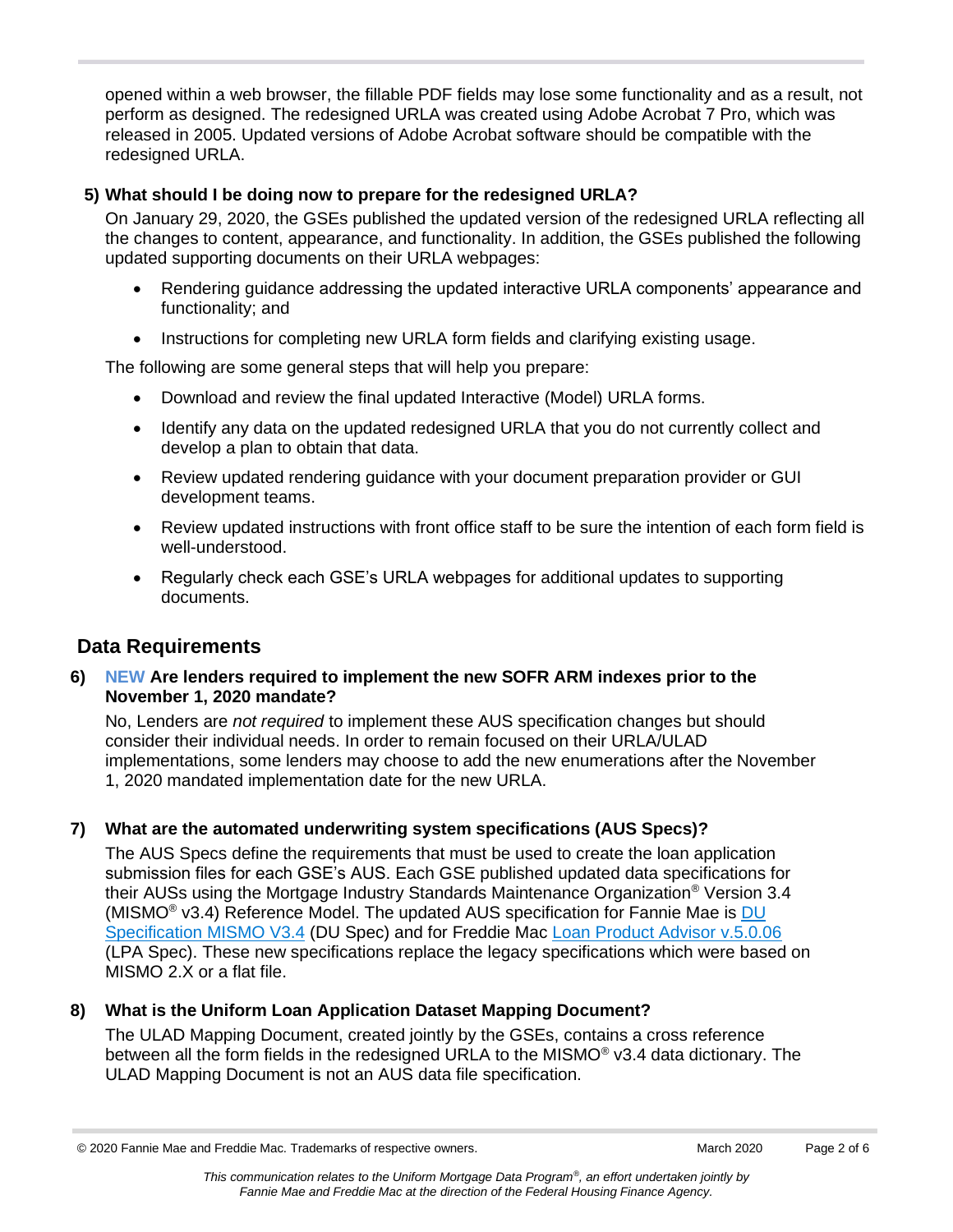#### **9) What is the difference between the ULAD Mapping Document and each GSE's AUS specification?**

While the ULAD Mapping Document provides a useful cross-reference from the form fields on the redesigned URLA to the data in the MISMO v3.4 data dictionary, each GSE's AUS *specification* includes all the business requirements governing when the data must be included in an AUS Request file (e.g., conditionality, cardinality, implementation notes). The GSE specifications are aligned as much possible but continue to differ based on each GSE's unique credit and underwriting policies. Information collected on the updated redesigned URLA will be submitted to each GSE's AUS based on their respective AUS specifications, not the ULAD Mapping Document.

#### **10) Do the GSEs have any plans to update or replace the Fannie Mae 1003 v3.2 Flat File used as the "de facto" industry standard for data exchange between industry partners for loan application data?**

No, Fannie Mae will not be updating the 1003 v3.2 Flat File. The GSEs are participating in and supporting the MISMO Industry Loan Application Data (iLAD) Exchange Development Workgroup that has created and is maintaining an industry standard for data exchange of loan application information. This dataset includes all the data in:

- each GSEs AUS Specification,
- the government housing agencies data requirements documentation,
- each GSEs legacy AUS Specifications, and
- other loan application data deemed relevant by the workgroup.

The iLAD exchange file will not be accepted by the GSEs in place of their AUS submission files. Anyone interested in participating in this collaborative, industry-wide effort should send an email titled, *"Join Loan Application Data Exchange Development Workgroup"* to [info@mismo.org.](mailto:info@mismo.org) More information about the Loan Application Data Exchange Development Workgroup and other MISMO workgroups is available at [mismo.org.](http://mba-pa.informz.net/z/cjUucD9taT03MjkxODA4JnA9MSZ1PTkxMTg5MzM4NCZsaT01NTY2NDM1OA/index.html)

#### **11) What schemas should I use for my AUS file validations?**

The GSEs recommend you download the full list of schema (XSD) files from MISMO.org. For Fannie Mae, you will need to download the [Fannie Mae DU Wrapper](https://www.fanniemae.com/content/tool/ulad-du-schema-extensions.zip) zip file, which contains the DU\_ExtensionV3\_4.xsd, ULAD\_Extension V3\_4 Extension File, and DU\_Wrapper\_ 3.4.0\_B324.xsd, from the [Technology Integration for DU web](https://www.fanniemae.com/singlefamily/technology-integration?taskId=task-97) page. For Freddie Mac, you can download the Loan Product Advisor Schema Extension and the ULAD v3\_4 Extension files from either the vendor portal or the [Freddie Mac URLA web page.](http://www.freddiemac.com/singlefamily/sell/ulad.html)

#### **12) UPDATED When will the GSEs freeze their AUS specifications for production readiness?**

The GSEs published updated AUS specifications in March 2020. At this time, no further AUS Spec updates are planned except to address fatal flaws encountered during customer testing or regulatory requirements. If any modifications to AUS data requirements are necessary, the GSEs will communicate the required changes immediately.

#### **13) How does the implementation of the redesigned URLA and updated AUS data submission requirements affect data delivery requirements for the Uniform Closing Dataset (UCD) and the Uniform Loan Delivery Dataset (ULDD)?**

Until directed otherwise, lenders and vendors will continue to comply with the data requirements set forth in the UCD and ULDD specifications on the GSEs' web pages. The GSEs are identifying and analyzing equivalent data points across Loan Product Advisor/DU, UCD, and ULDD with the

<sup>© 2020</sup> Fannie Mae and Freddie Mac. Trademarks of respective owners. Mach 2020 March 2020 Page 3 of 6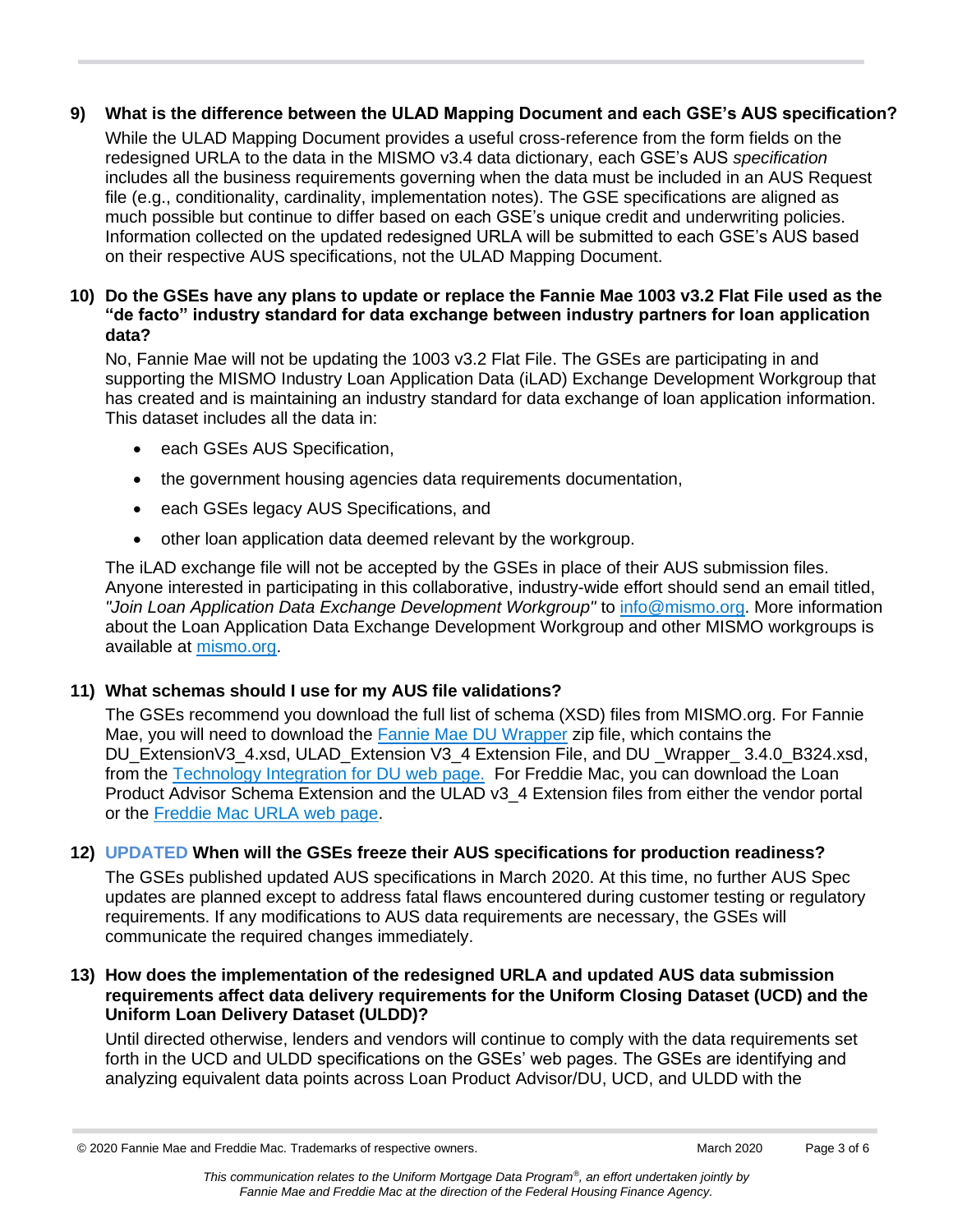understanding that the purpose and lifecycle stage of each dataset may have intentional data differences across datasets. Each UMDP dataset is in a different MISMO version (ULDD – v3.0 |  $UCD - v3.3$  | Loan Product Advisor/ $DU - v3.4$  | UAD –  $v2.6$ ) and standard data structures and names have changed over time. The GSEs are making every effort to align the collection of data for all datasets. Continue to contact your account representatives with any questions and periodically review the respective dataset web pages for any updates.

#### **14) UPDATED Will the GSEs be updating the Freddie Mac Form 1077 / Fannie Mae Form 1008 Uniform Underwriting and Transmittal Summary as part of the redesigned URLA project?**

The GSEs updated this form in December 2018. Because this form is not delivered electronically and is not supported by a data specification this effort was undertaken separately from the URLA/ULAD project. The GSEs considered additional changes to the form but have decided not to make any more changes. Lenders and vendors may use the 12/2018 version now if they so choose.

#### **15) Will the GSE's be releasing the Voluntary Consumer Information Form (VCIF) to collect language preference from the borrower? If so, when?**

The GSEs will begin work on developing the VCIF this year, starting with industry outreach. We do not have a release date at this time but will work with industry stakeholders on a separate timeline from the redesigned URLA form.

#### **16) Will the VCIF be voluntary for borrowers and for the lender to provide to the GSEs?**

The VCIF will be voluntary for lenders to use (all or in part) at their discretion. FHFA will consult with the Consumer Financial Protection Bureau to determine on whether a safe harbor is necessary for using the VCIF.

## **Implementation and Timeline**

## **17) When will the GSEs require the updated AUS datasets to be delivered?**

The new URLA and updated AUS specification timeline was published as a joint GSE Announcement on [December 18, 2019.](https://www.fanniemae.com/content/notification/notification-urla-announcement-december-2019) The redesigned URLA Effective Date is September 1, 2020. Industry participants may start sending updated AUS files to the GSEs on or after this date. The mandate date for delivering MISMO v3.4 AUS files to the GSEs is November 1, 2020. The GSE's AUS systems will continue to accept the legacy formats for all loan application submissions until the mandate.

#### **18) What should I be doing now to prepare for submitting data required by the updated AUS specifications?**

In November 2019, the GSEs published updated AUS specifications (Freddie Mac Loan Product Advisor<sup>®</sup> v.5.0.06 and Desktop Underwriter<sup>®</sup> v1.8) along with corresponding supporting documents. The AUS Specs were revised based on the recent updates to the redesigned URLA announced by the GSE's on [October 23, 2019.](https://www.fanniemae.com/content/notification/notification-urla-announcement-october-2019) In addition, the GSEs have published the following supporting documents that can be found on our URLA and Technology web pages:

- **Updated Numbered URLA Components** Changes have been made to the Borrower Information, Lender Loan Information, and Unmarried Addendum numbered components. A detailed cross-reference to each change is provided in the Appendix included in the October 23, 2019 announcement.
- **Removed ULAD Mapping Test Cases** ULAD Mapping Test Cases were removed from our respective URLA web pages and each GSE has published AUS Specific Test cases on their technology and integration web pages.

© 2020 Fannie Mae and Freddie Mac. Trademarks of respective owners. Mach 2020 March 2020 Page 4 of 6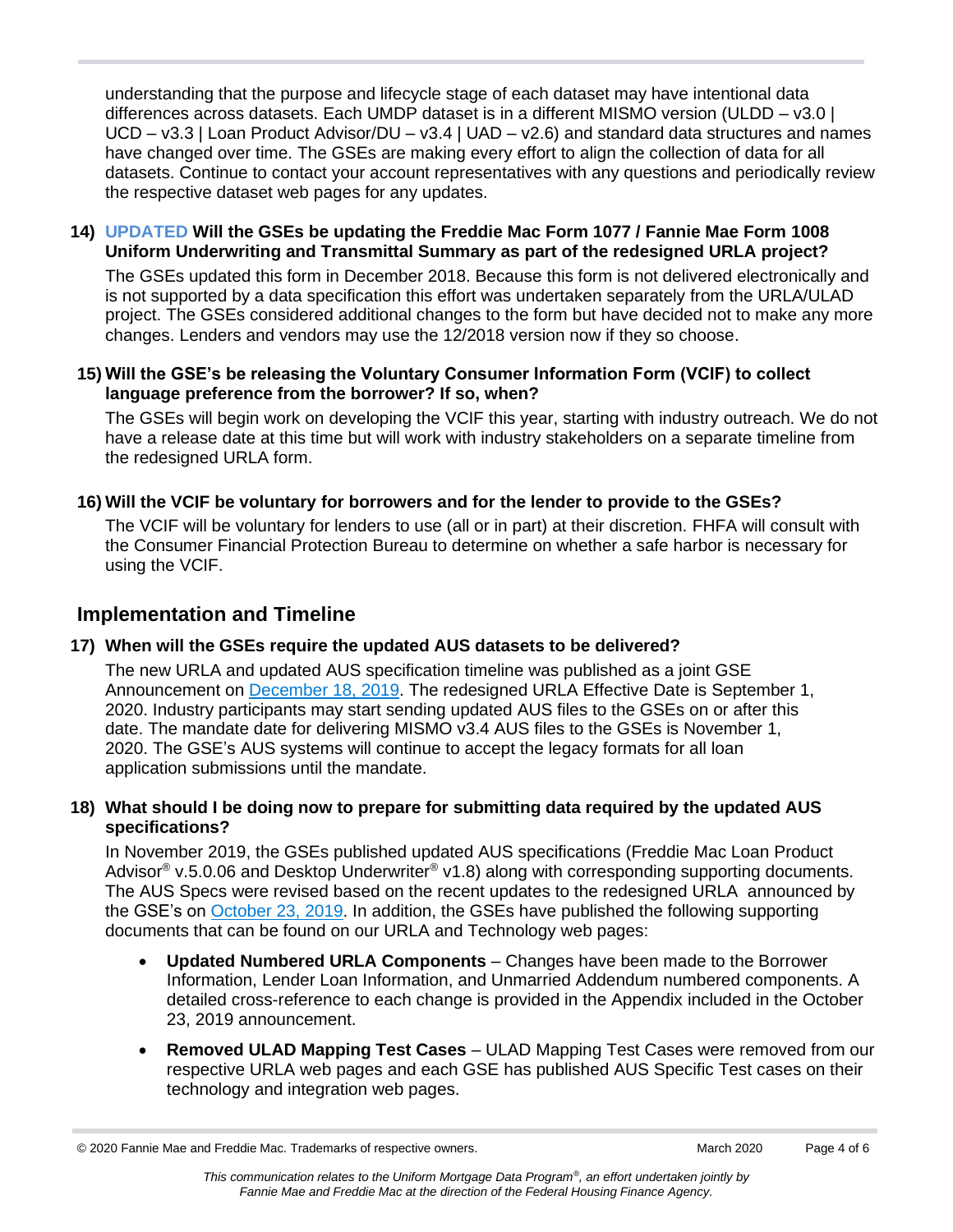The industry should be using the above documents to update systems and processes to support the AUS changes.

Additionally, the following are some general steps that will help you prepare:

- If you use a software provider, reach out to them to ensure they have copies of the updated AUS specifications. Determine the type and timeframe of testing you need to conduct with your vendor and work with them to understand when they expect to be ready to produce and receive the new data interface files.
- If you maintain your own system, work with internal technical and business analysts to scope and schedule the tasks necessary to process the updated AUS specifications.
- Regularly check each GSE's URLA and Technology web pages for additional updates to the AUS specifications to ensure you are using the most recent version. Reach out to your GSE representatives, as needed, to confirm requirements and arrange testing with the GSEs.

## **19) Can a lender submit the current AUS formats with the redesigned URLA?**

No, the redesigned URLA cannot be used with the existing AUS formats. After the GSEs begin accepting the new format, lenders using the redesigned URLA must use the updated AUS Specifications for each GSE.

If a legacy AUS file is submitted prior to the mandate date, the submitted file may remain in the legacy format. The lender may complete the loan using the 7/08 (rev. 6/09) URLA, even after the mandate if they submitted the file using the legacy format. However, all new applications submitted after the mandate will not be accepted if submitted using a legacy AUS file format.

#### **20) What should an aggregator do if they receive a redesigned URLA or loan submission file in MISMO V3.4 and they are not ready to submit to the GSEs in the new format?**

We encourage our aggregator customers that directly integrate with GSE AUSs to coordinate with their lending partners to ensure the file format they receive is a version they are able to submit to the GSEs. Retrofitting the MISMO V3.4 file format to the current GSE formats is not acceptable.

## **Background FAQs**

## **21) Why was the URLA redesigned?**

Changes in the mortgage industry and the regulatory environment led the GSEs to reassess the information obtained at the time of loan origination. The URLA/ULAD initiative has the following objectives:

- **a)** Update the URLA form to collect loan application information that is relevant and useful to the industry in making a loan underwriting decision, as well as update the physical format and layout to enhance the collection of information and usability of the form.
- **b)** Develop and publish a corresponding standard dataset to support the URLA. The ULAD Mapping Document provides a cross reference for every field on the redesigned URLA to the equivalent data point(s) in the MISMO Version 3.4 Reference Model.
- **c)** Publish GSE-specific automated underwriting system (AUS) specifications for Desktop Underwriter® (DU®) and Loan Product Advisor® updated to MISMO v3.4 and including the new URLA data fields.

<sup>© 2020</sup> Fannie Mae and Freddie Mac. Trademarks of respective owners. Mach 2020 March 2020 Page 5 of 6

*This communication relates to the Uniform Mortgage Data Program® , an effort undertaken jointly by Fannie Mae and Freddie Mac at the direction of the Federal Housing Finance Agency.*